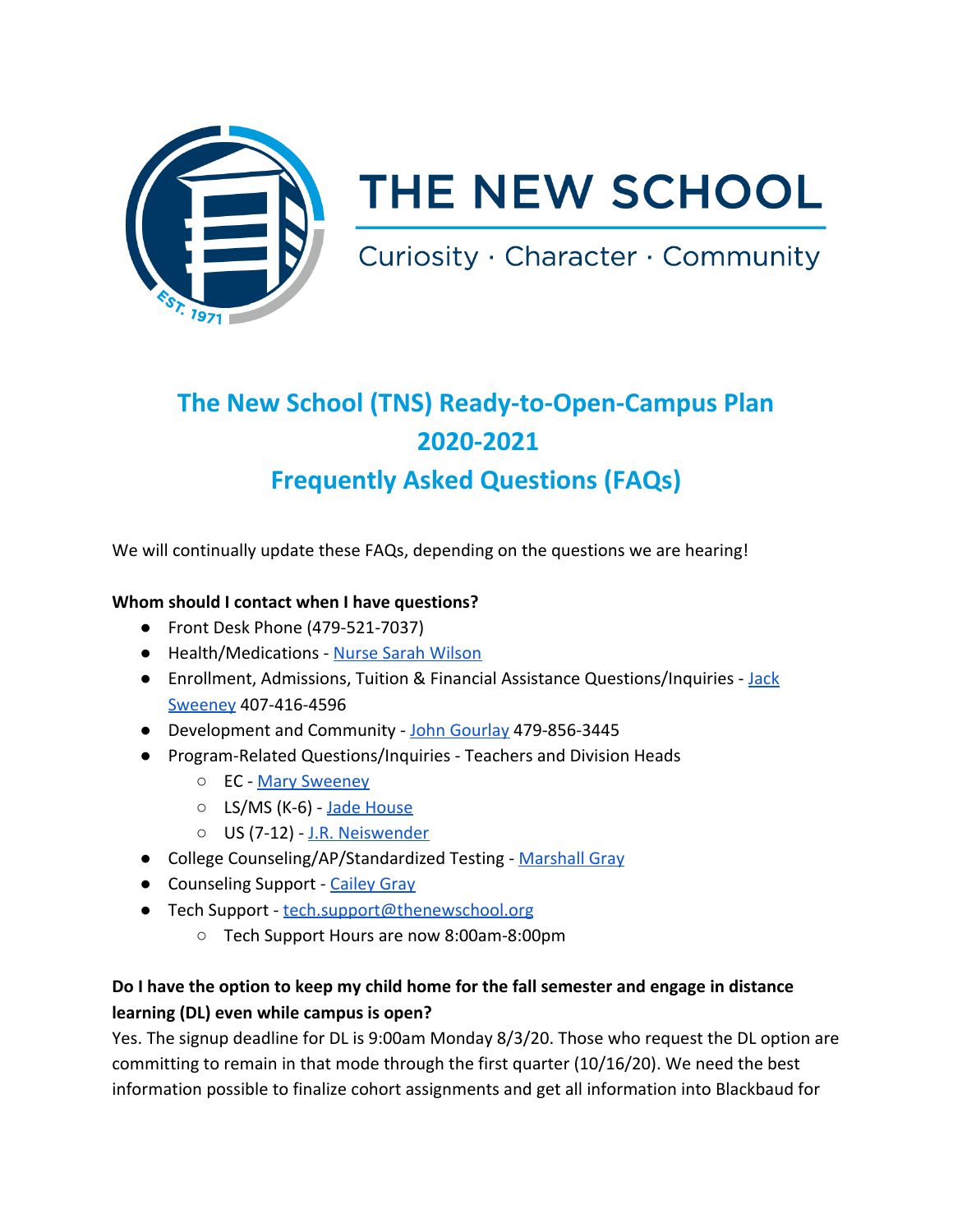the start of the year. If you want to opt for DL and have not signed up, please contact Jack Sweeney and your division head asap.

#### **What are the screening procedures? Do I need to self-quarantine if I travel?**

Due to licensing requirements, all students, staff, and parents in ECE will be screened daily, including temperature checks. K-12 students, staff, and parents (if on campus) will be asked to self-screen/self-disclose, using a provided checklist. This checklist will be updated and shared before the start of school. Just recently, the ADH [guidelines](https://www.healthy.arkansas.gov/images/uploads/pdf/directive_hot_spot_travel.pdf) removed the recommended self-quarantine after travel.

All employees, students, parents, and visitors must self-screen utilizing the provided checklist, unless screened in person at the ECE entrance. The most updated version of the checklist for employees, parents, and students can be found [here.](https://drive.google.com/file/d/15hAUXRldlQ8V45vuFo7MBDnna4pCLPvD/view?usp=sharing) The updated version for visitors is posted on school entrances.

#### **Who is required to wear face coverings?**

- All adults and visitors in buildings
- All employees and students (K-12), in common areas and indoor spaces, as well as outdoor spaces, when 6 foot distancing is not possible, as determined by the teacher.
- All students riding the bus are required to wear face coverings while boarding and exiting the bus and at all times on the bus.
- Children over the age of 2 who are experiencing COVID-19 symptoms on campus will be provided a mask until their parent/guardian can pick them up
- Note that anyone is welcome to wear face coverings, even when not required.
- Please do not wear or send your child with a mask with a valve.
- We discourage use of single gaiters and bandanas. These are not allowed in ECE, due to licensing. If you prefer these, please consider doubling the layers.
- We may decide to exclude single gaiters and bandanas. For now, we are asking that families re-evaluate their mask/face covering choices. The best options are 2-layer cloth masks that are washed after each use. As a reminder, face coverings must fully cover the mouth and nose.

## **Can you guarantee the safety of students and employees?**

No. While we are focused on risk mitigation strategies, we cannot guarantee safety. Our ready-to-open plan is informed by CDC, WHO, ADH, and ADE guidelines and recommendations, as well as by extensive sharing of practices among schools in the NAIS and ISACS associations. ECE plans meet all DCCECE licensing requirements.

#### **How will meals/snacks work?**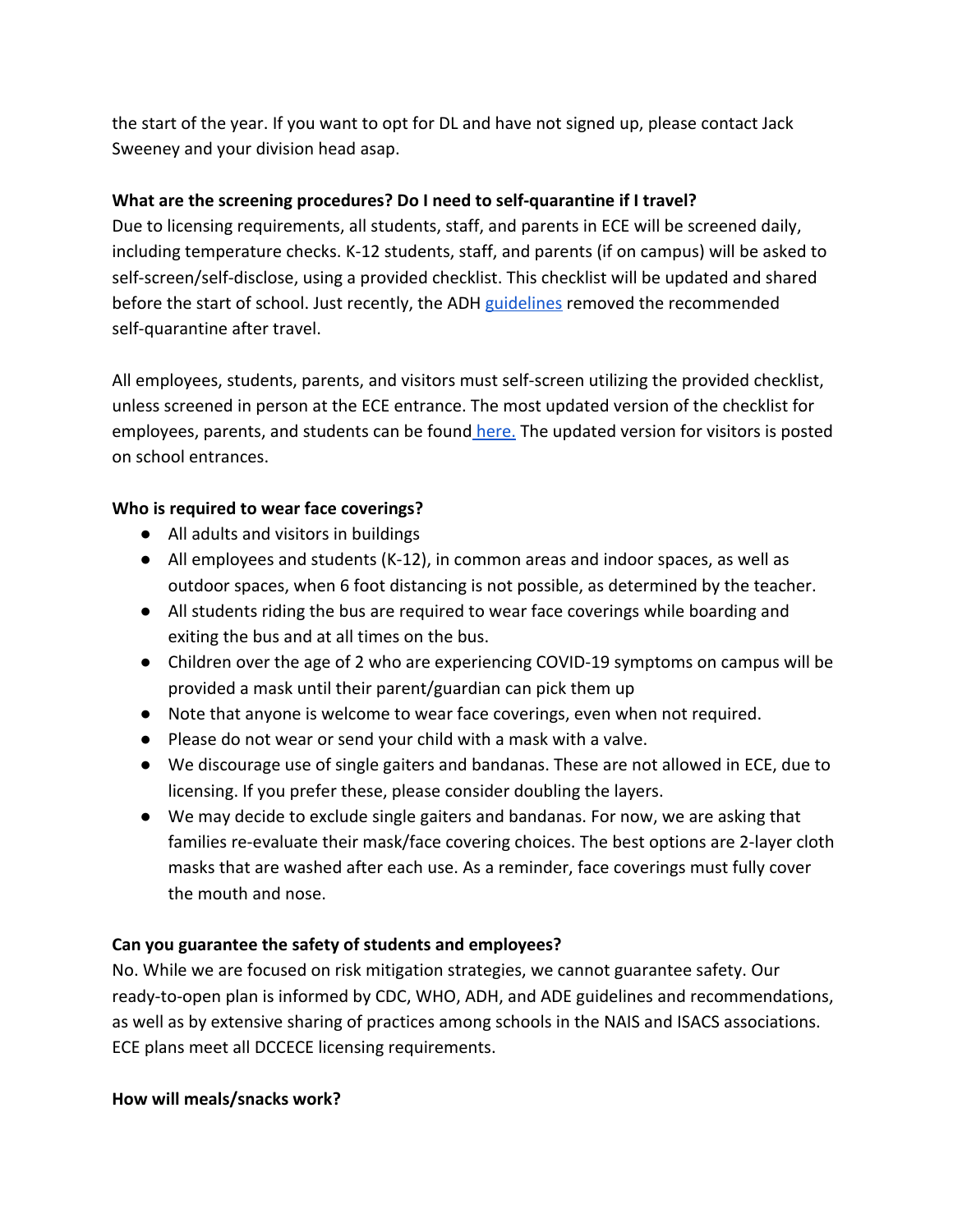For details about ECE, see the Ready to Open Campus Plan. For K-12, breakfast will be available 8:00-8:20am, grab & go style in the Dining Hall. Students may pick up breakfast and take it to their classroom. Lunch orders will be taken every morning. Students have a choice of the hot meal, the sandwich meal, or the salad meal. SAGE will publish a menu that is regular and predictable. Allergies/restrictions will be accommodated. Lunch schedules are staggered to allow K-6 students to pick up lunch in the Dining Hall and 7-12 students to pick up lunch in the Innovation Center. At the start of the year, students will eat in classrooms (or outdoors by class, at the discretion of teachers).

#### **Can I send my child to school with a lunch or snack from home?**

Yes. *All food sent to school must be nut-free*. We have enough members of our community with dangerous nut allergies, and we are not willing to add any further risk to safety by introducing nuts to classrooms.

#### **How do I sign up for the bus, van, extended day, and afterschool activities?**

In ECE, there is no additional sign up needed. Teachers will reach out to ask about individual family plans for pickup times.

Signups for the bus, van, and K-12 extended day are available through [our website](https://www.thenewschool.org/campus-life/extended-day). Activities will not start until Labor Day at the earliest. Some exceptions may include individual lessons.

# **Will tuition rates be adjusted for the 2020-21 school year? Will there be refunds for any days campus is closed?**

Tuition rates will not be adjusted for the 2020-21 school year. Recall that, even in non-pandemic times, the cost to educate a student, at all levels ECE-12, exceeds tuition rates and relies on our annual fund. COVID-19 is incredibly expensive. Our experience to date, and all that we are learning from other schools and NAIS legal counsel, is that added expenses far outweigh what might look like obvious savings. If we have to close parts or all of campus for K-12, for short or longer periods, students will continue to learn through our Distance Learning (DL) program.

All of that said, we certainly do not aim to make a profit in this moment. We continue to analyze budgeted vs. actual costs and are using that information to plan for the 2020-21 school year. If the coming year brings greater disruption than anticipated, we will re-evaluate and consider our options. As always, we aim to support our students, families, and employees and do the right thing.

Our priority is to avoid long-term campus closure at the ECE level. If we are not able to do that, we will re-evaluate and consider options to do right by all involved.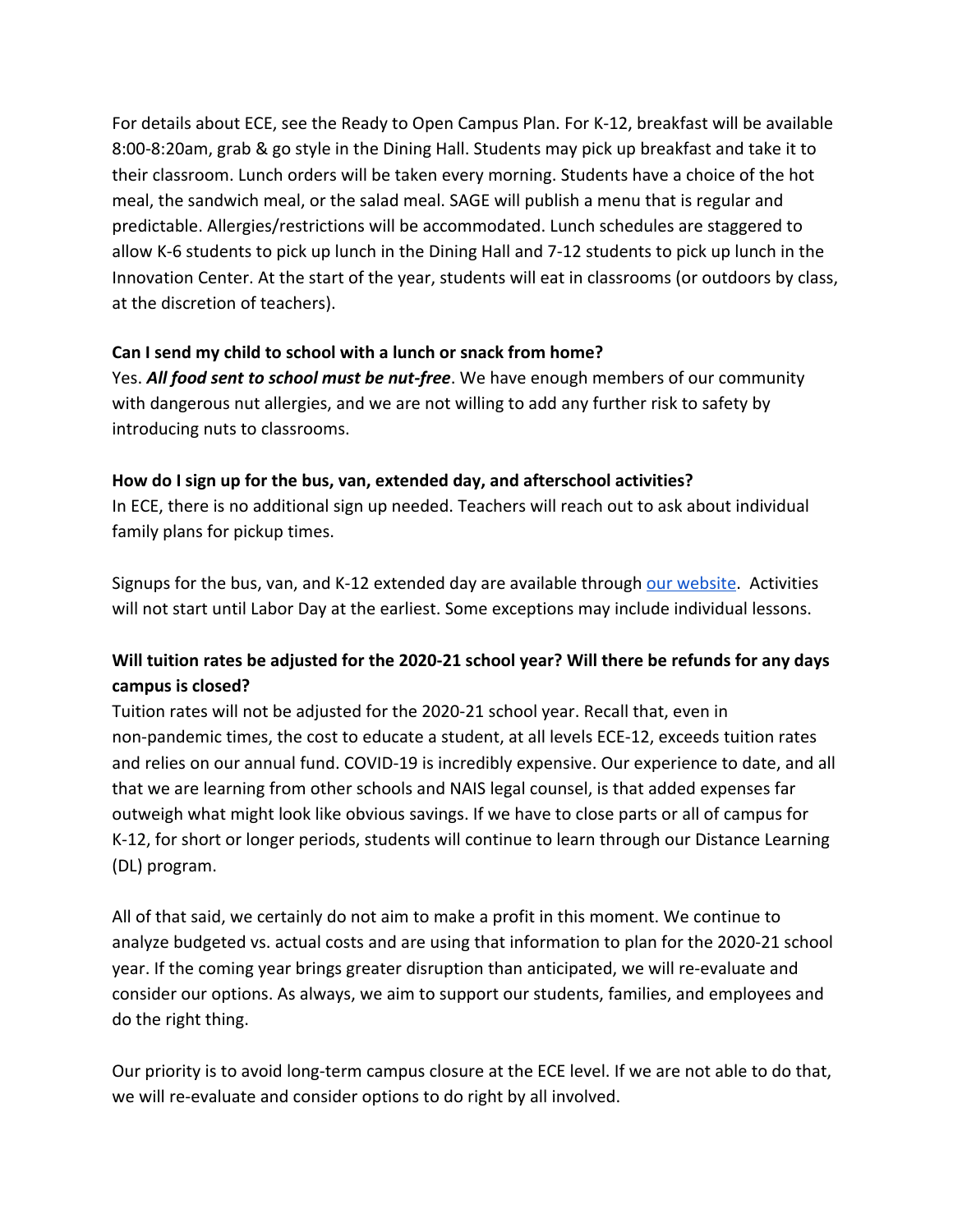# **What if my family is experiencing significant hardship due to the coronavirus pandemic and we need special consideration?**

We very much want to take care of our families and our faculty and staff to the best of our abilities. We are working with individual families who are experiencing significant financial hardship due to the coronavirus pandemic. If you would like to apply for financial aid, please contact [Jack Sweeney.](mailto:jack.sweeney@thenewschool.org)

#### **What is happening with admissions and enrollment at this time?**

The Admission Office is continuing to work with prospective families through the admission process. We continue to receive inquiries and applications have resumed modified on-campus tours, utilizing social distancing guidelines. If you have questions about admissions or enrollment, please contact **Jack Sweeney**.

# **What procedure will the school follow if someone has symptoms, gets tested, and/or tests positive for COVID-19?**

We will follow the guidelines set by ADH, as outlined below. We have also shared our decision matrix, which helps guide decisions about partial or full closures. We will communicate general information about positive cases to the community, but will do our best to keep specific information to any groups who need that information. Along the way, each decision will be made in collaboration with ADH. While we will aim for discretion, confidentiality about cases cannot be guaranteed during this pandemic. If information needs to be shared for contact tracing, we will do as advised.

If we have a positive case, there will undoubtedly be a need for a group to quarantine. How big that group is will depend on the case and exposure. If exposure has been limited, we may not need to close campus for one case. That said, each case will be handled individually and run through ADH. Please see below for details on families and siblings.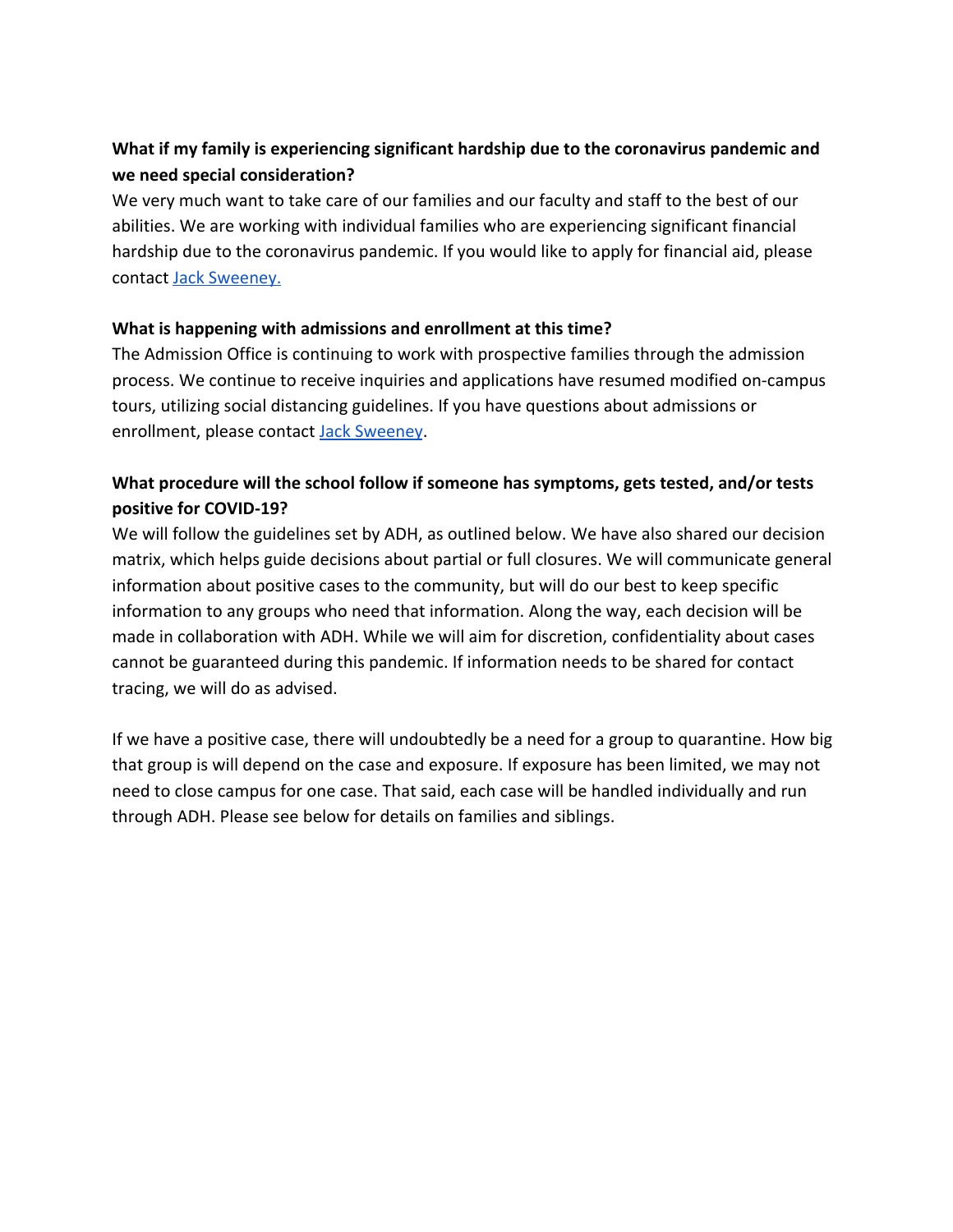

#### **How is TNS making decisions about siblings/family members of close contacts?**

While we will work with families individually, we do have greater clarity around the criteria for family members of close contacts to return to school. We come to this work within ADH guidelines and consultation. Moving forward, return will be based on testing on the 5th day (or later) after the close contact has had exposure, the family's ability to distance at home, and guidance from ADH. The expectation is that if one member of a family is identified as a close contact, the members of the family will not come into TNS for 5 days. On the 5th day, the family (close contact and anyone hoping to return to TNS) should test. Once negative results are shared, the family members may return. The close contact must remain in quarantine for the full 14 days.

## **How is TNS making decisions about campus closures and options for distance learning and supervision?**

**Factors/Criteria for Consideration**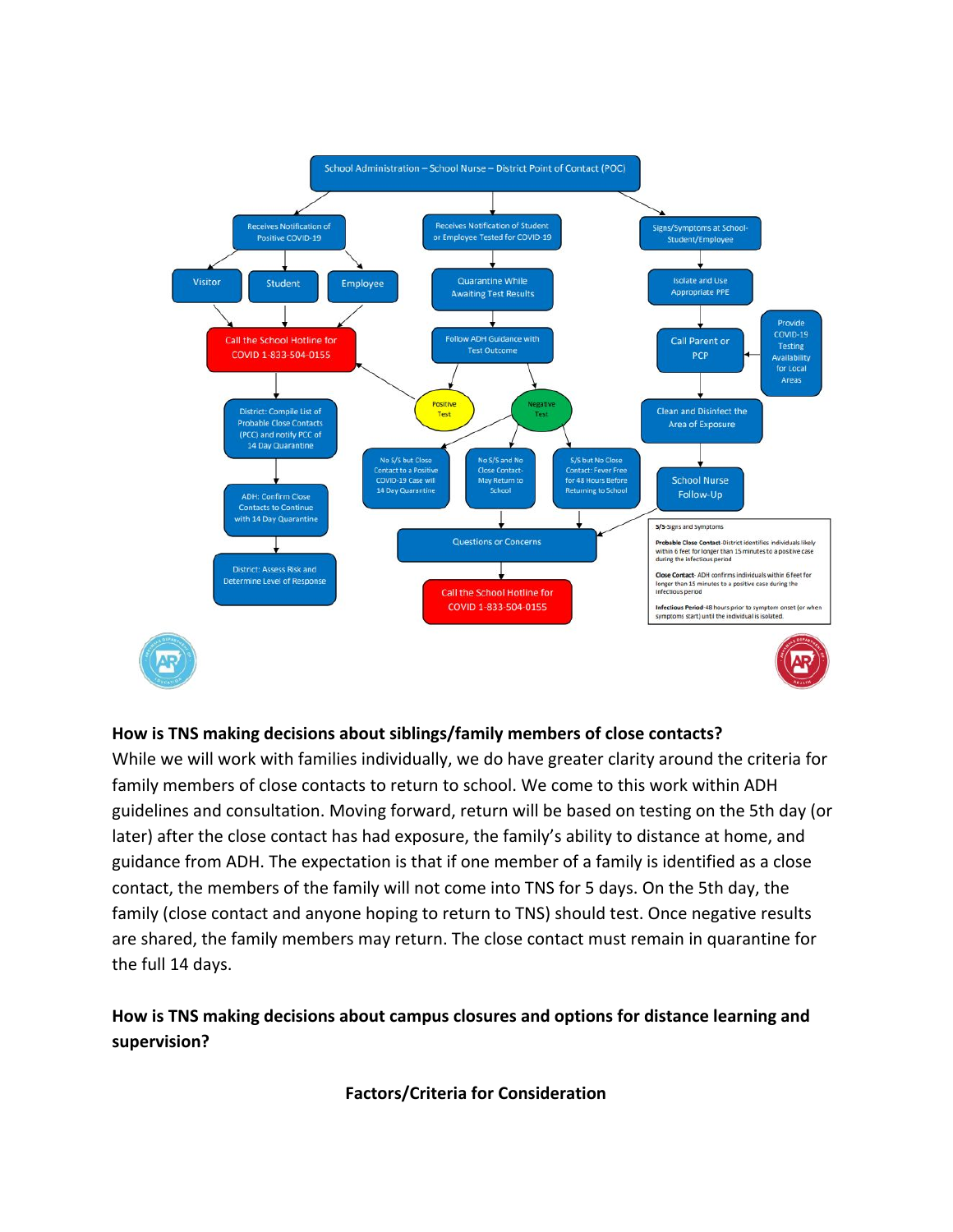Internal

- Number and location (level) of known positive COVID-19 cases within TNS community
- Number of cohorts in quarantine
- Absentee rate among employees
- Absentee rate among students
- Percentage of students engaged in distance learning vs. on-campus learning
- Availability of risk mitigation supplies (PPE, cleaning/sanitizing supplies, equipment, etc.)
- Culture/atmosphere within TNS community

#### External

- Directives or advisories from local, state, or federal government officials/agencies
- ADH guidelines (informed by CDC guidelines)
- COVID-19 spread and impact in NWA
	- Trends in spread (numbers, percent changes, etc.)
	- Availability/accessibility of testing (and result report time)
	- Availability of ICU beds and ventilators in local medical facilities
- Decisions made by other local schools

| <b>Operations</b><br>Level | <b>Ranges of Factors/Criteria</b><br><b>Possible at this Level</b>                                                                                                                                                | <b>Operations Mode</b>                                            | <b>Risk Mitigation Measures</b>                                                                                                                                                                                                                      |
|----------------------------|-------------------------------------------------------------------------------------------------------------------------------------------------------------------------------------------------------------------|-------------------------------------------------------------------|------------------------------------------------------------------------------------------------------------------------------------------------------------------------------------------------------------------------------------------------------|
| Green                      | Internal:<br>No COVID-19 cases on<br>campus; no cohorts in<br>quarantine<br>Low absenteeism<br>Supplies available<br>External:<br>No mandates/advisories<br>COVID-19 spread in<br>control (possibly a<br>vaccine) | On Campus<br><b>Normal Operations</b>                             | <b>Enhanced cleaning</b><br>$\bullet$<br>& sanitizing<br>Some cohort<br>mixing<br>Face covering<br>expectations likely<br>relaxed<br>Meals & eating in<br>$\bullet$<br>DH<br>Preparing for<br>post-COVID<br>operations<br>Activities resume<br>fully |
| Yellow                     | Internal:<br>0-few COVID-19 cases in<br><b>TNS community</b><br>0-few cohorts in<br>quarantine<br>Low absenteeism<br><b>Supplies available</b><br>External:                                                       | <b>ECE Open</b><br>K-12 On Campus,<br>with DL option<br>available | <b>This is our current</b><br>$\bullet$<br><b>level</b><br><b>RTOC Plan outlines</b><br>details<br><b>Enhanced cleaning</b><br>& sanitizing<br><b>Cohorts &amp;</b><br>$\bullet$<br><b>Distancing in effect</b>                                      |

# **TNS Decision Matrix for Operations Level**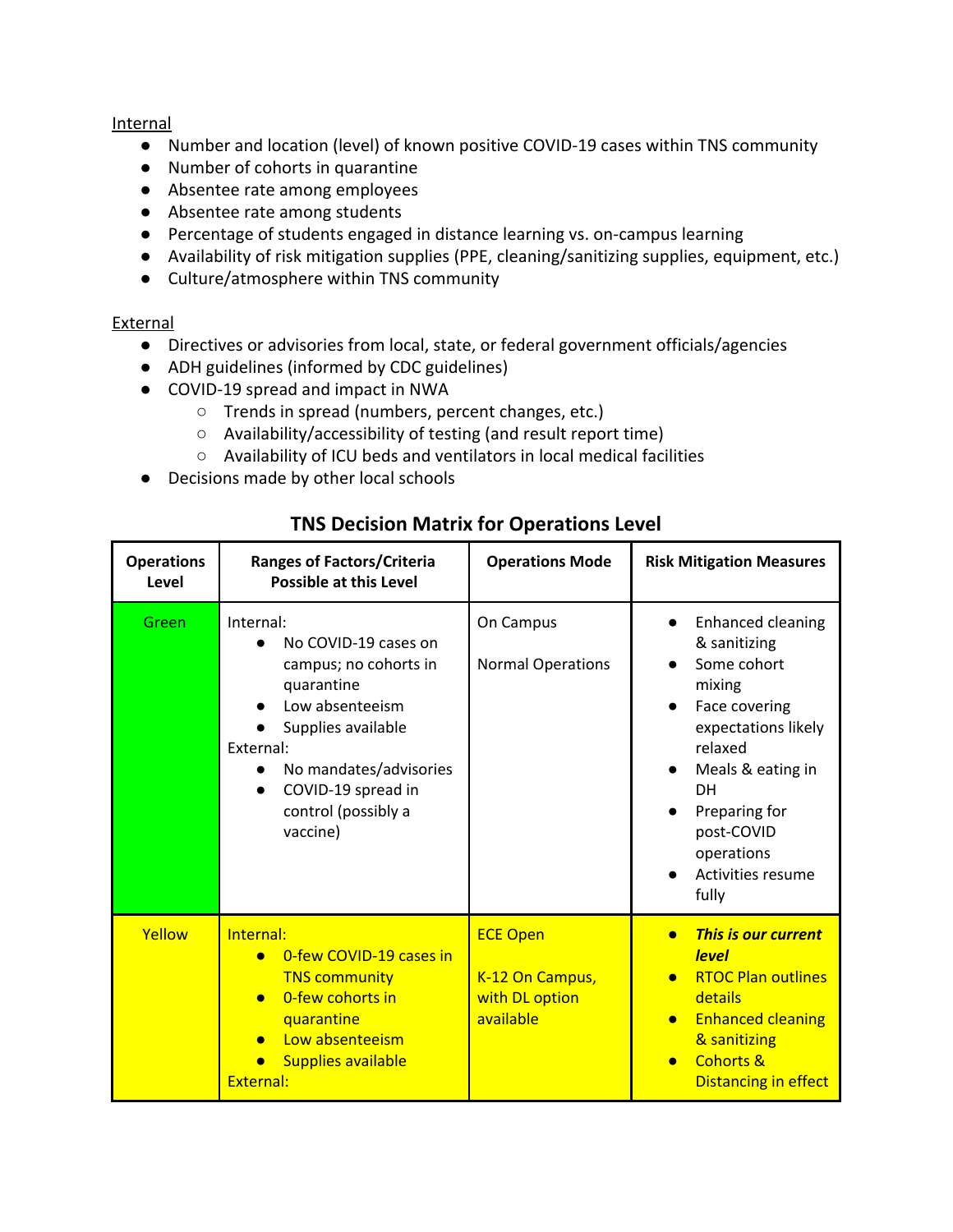|        | No mandates requiring<br>$\bullet$<br>stricter operations<br>Local cases of COVID-19<br>$\bullet$<br>managed within medical<br>facilities<br><b>Local schools offering</b><br>$\bullet$<br>some on-campus<br>learning                                                                                                                                                        |                                                                                                        | <b>Face coverings</b><br>$\bullet$<br>required<br>Limited use of bus,<br>before, and after<br>school care advised<br><b>Limited activities</b>                                                                                                                                                                                                                                                                                                                         |
|--------|------------------------------------------------------------------------------------------------------------------------------------------------------------------------------------------------------------------------------------------------------------------------------------------------------------------------------------------------------------------------------|--------------------------------------------------------------------------------------------------------|------------------------------------------------------------------------------------------------------------------------------------------------------------------------------------------------------------------------------------------------------------------------------------------------------------------------------------------------------------------------------------------------------------------------------------------------------------------------|
| Orange | Internal:<br>Multiple COVID-19 cases<br>$\bullet$<br>in TNS community<br>Multiple cohorts in<br>quarantine<br>High absenteeism<br>High percentage of<br>students in DL<br>Supplies in demand<br>External:<br>Advisories impacting<br>$\bullet$<br>decisions<br>Local cases of COVID-19<br>$\bullet$<br>stressing medical<br>facilities<br>Local schools closing<br>buildings | <b>ECE Open if Possible</b><br>K-12 DL Learning,<br>with limited<br>on-campus<br>supervision available | <b>Enhanced cleaning</b><br>$\bullet$<br>and sanitizing<br>K-6 families sign up<br>for childcare on<br>campus during<br>school hours<br>7-12 students on<br>campus by<br>invitation or<br>appointment<br>School hours<br>adjusted (shorter)<br>Students in "study<br>hall" type settings<br>to do DL, with<br>supervision and<br>support<br>Low numbers on<br>campus<br>If ECE open,<br>operations will<br>follow RTOC plan<br>and any updated<br>licensing guidelines |
| Red    | Internal:<br>Multiple COVID-19 cases<br>$\bullet$<br>in TNS community<br>Multiple cohorts in<br>quarantine<br>Extreme absenteeism<br>Supplies not available<br>External:<br>Mandate for closure<br>$\bullet$<br>Local cases of COVID-19<br>$\bullet$<br>stressing medical<br>facilities<br>Local schools closing                                                             | <b>ECE Depends on</b><br>Situation<br>K-12 Campus Closed<br>DL for All K-12                            | <b>Enhanced cleaning</b><br>$\bullet$<br>and sanitizing<br>Campus closed<br>If ECE open,<br>operations will<br>follow RTOC plan<br>and any updated<br>licensing guidelines                                                                                                                                                                                                                                                                                             |